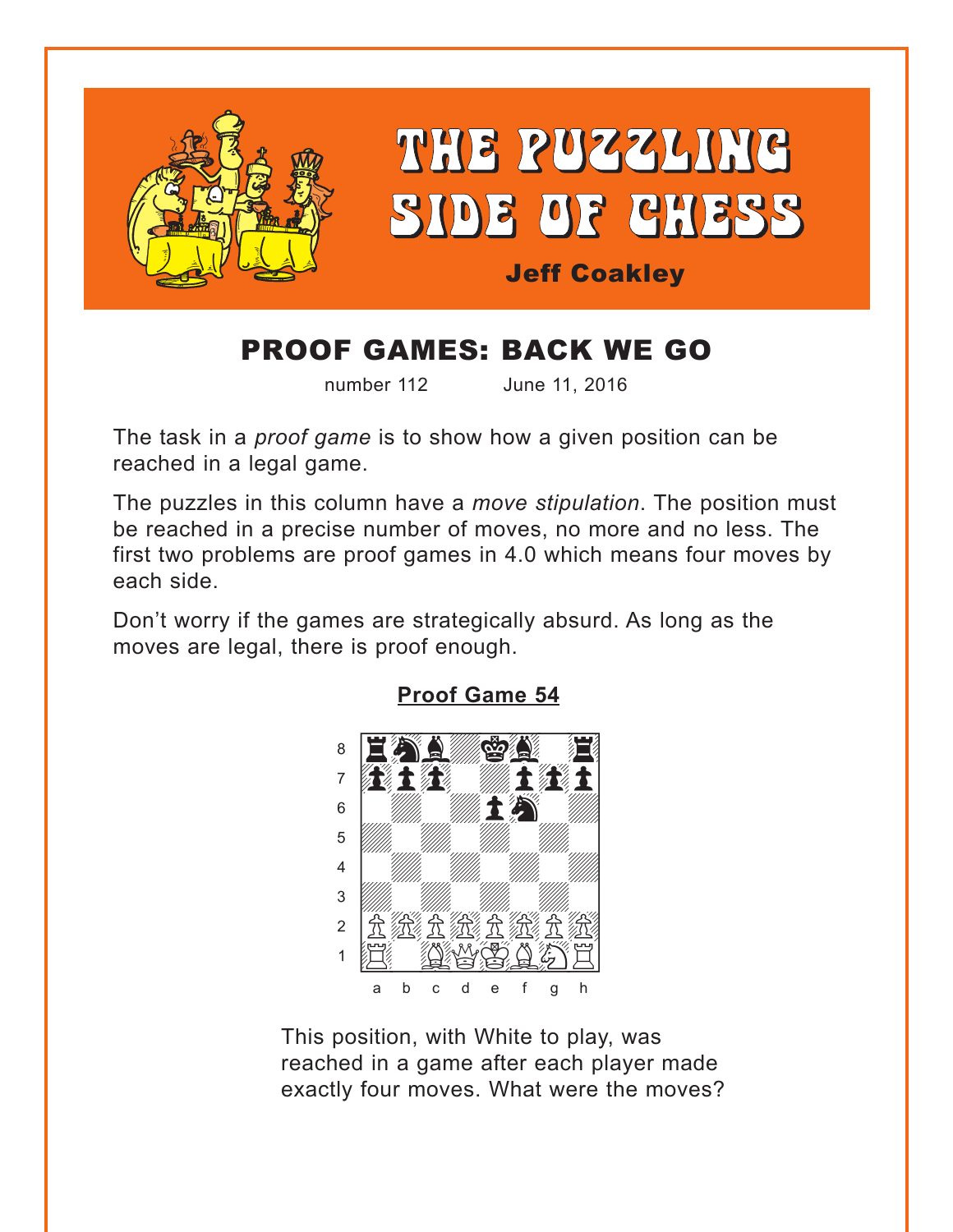<span id="page-1-0"></span>



**Proof Game 55** 



This position was reached after Black's fourth turn. What were the moves?

Proof game columns are now a monthly occurrence on the Puzzling Side of Chess. The regular menu features two "4.0 PG's", a synthetic game, and one or two longer proof games.

A synthetic game is similar to a proof game. But instead of finding the move sequence that leads to a given position, the task is to compose a game that ends with a particular move.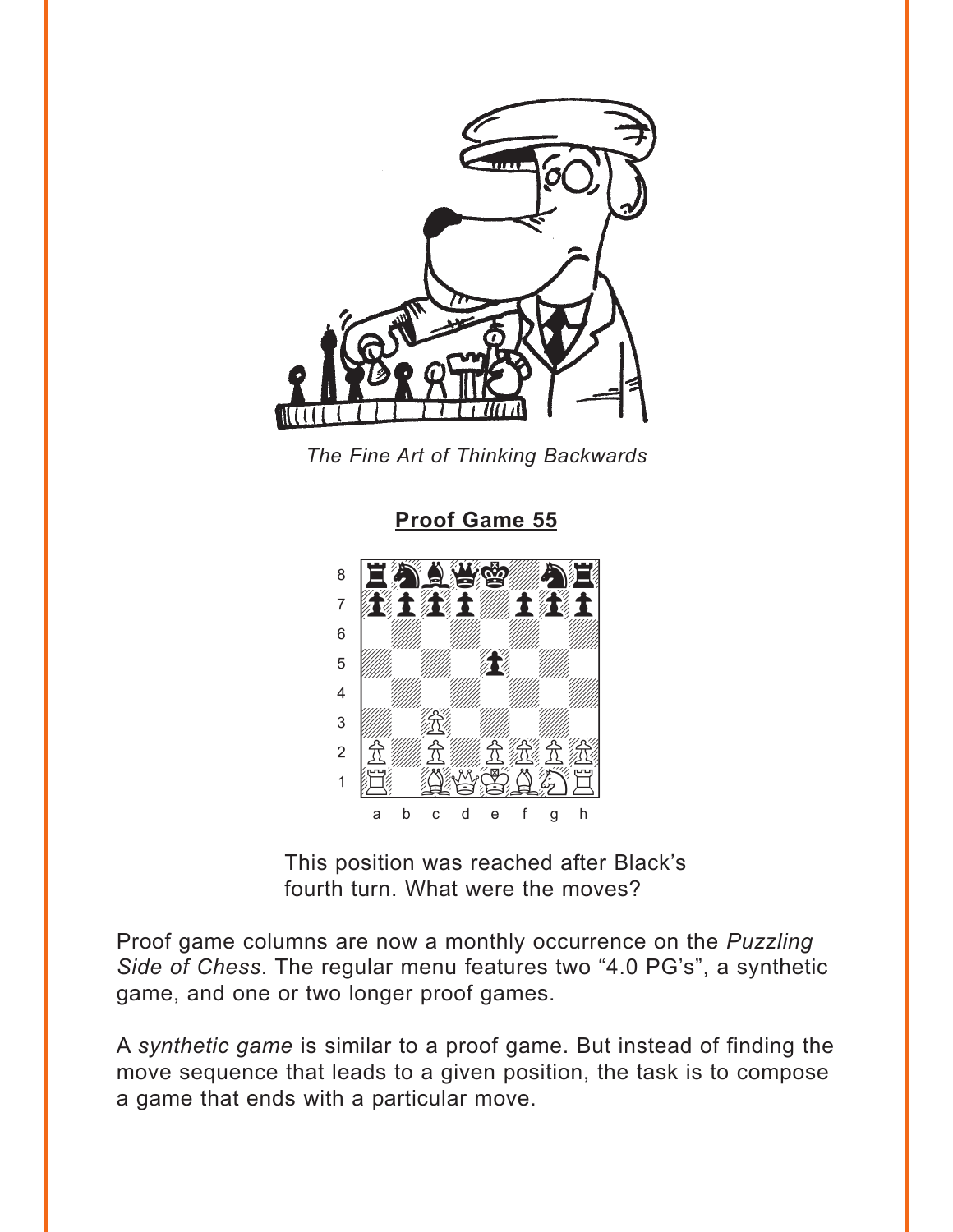#### **Synthetic Game 22**

<span id="page-2-0"></span>

Compose a game that ends with the move 4...d5#.

The two longer games this week are length 4.5 and 7.0. Number 20 may stump some of you, but determined and experienced solvers will probably succeed in figuring it out.



**Longer Proof Game 20** (4.5 moves)

This position was reached after White's fifth turn. What were the moves?

In general, proof games longer than 5.0 moves are ridiculously hard to solve. Too many things can be hidden at that depth.

Our final problem is not really a "puzzle". It is too difficult. Puzzles are meant to be solved, or at least attempted. Good luck if you try.

Compositions like this are "works of art". They demonstrate some interesting idea in a clever setting. The purpose is in the creation, without concern for solvability. The chess world is full of such problems.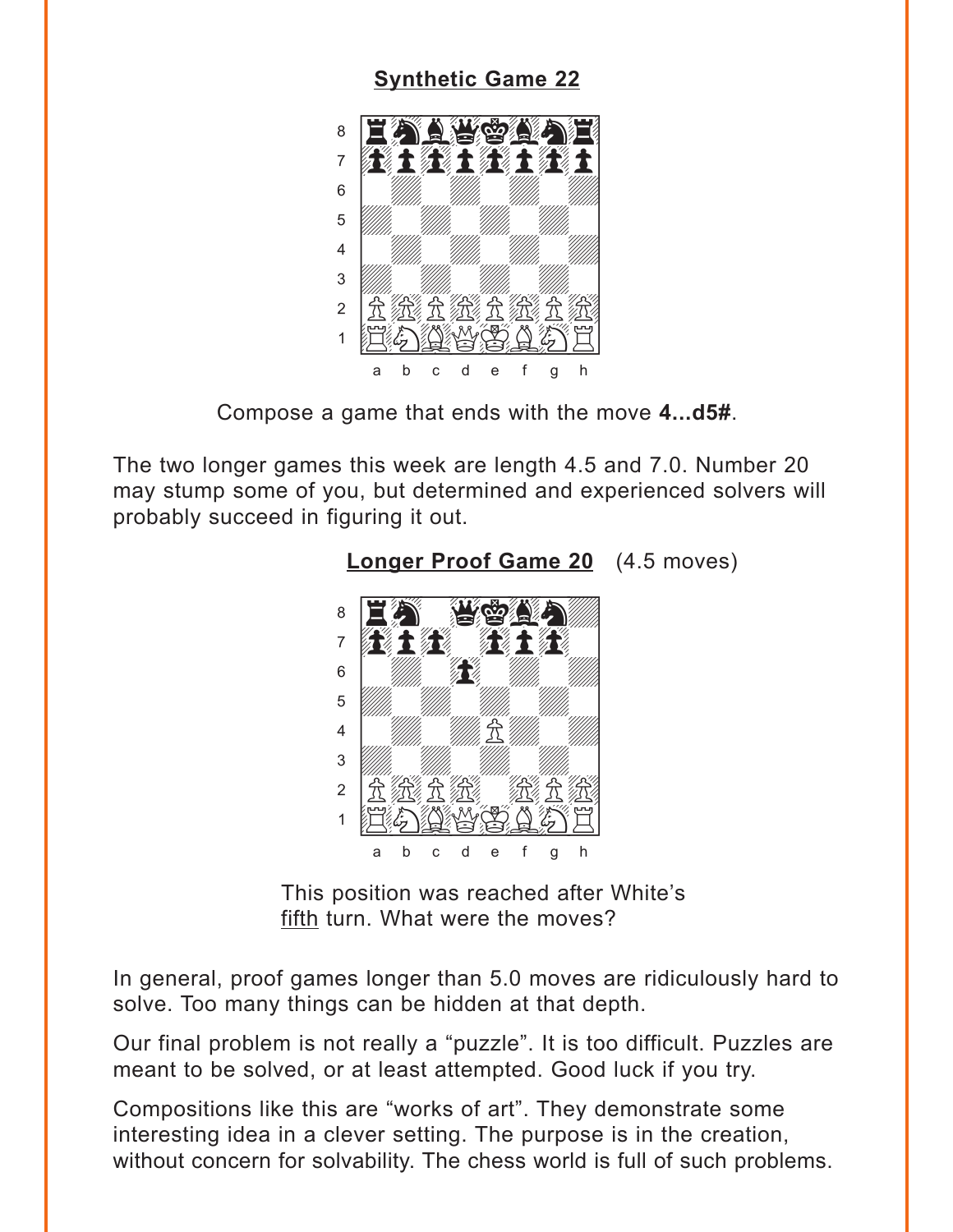<span id="page-3-0"></span>So, with apologies to all the "puzzle solvers", we cross over temporarily to the *artsy-fartsy side of proof games*.

**[Longer Proof Game 21](#page-5-0)** (7.0 moves)



This position was reached after Black's seventh turn. What were the moves?

## **SOLUTIONS**

All proof games by J. Coakley, *Puzzling Side of Chess* (2016).

*PDF hyperlinks*. You can advance to the solution of any puzzle by clicking on the underlined title above the diagram. To return to the puzzle, click on the title above the solution diagram.



**[Proof Game 54](#page-0-0)**

1.Nc3 e6 2.Ne4 Qg5 3.Nxg5 Nf6 4.Nxe6 dxe6

A deceptive route by the missing white knight, with a surprising capture on g5.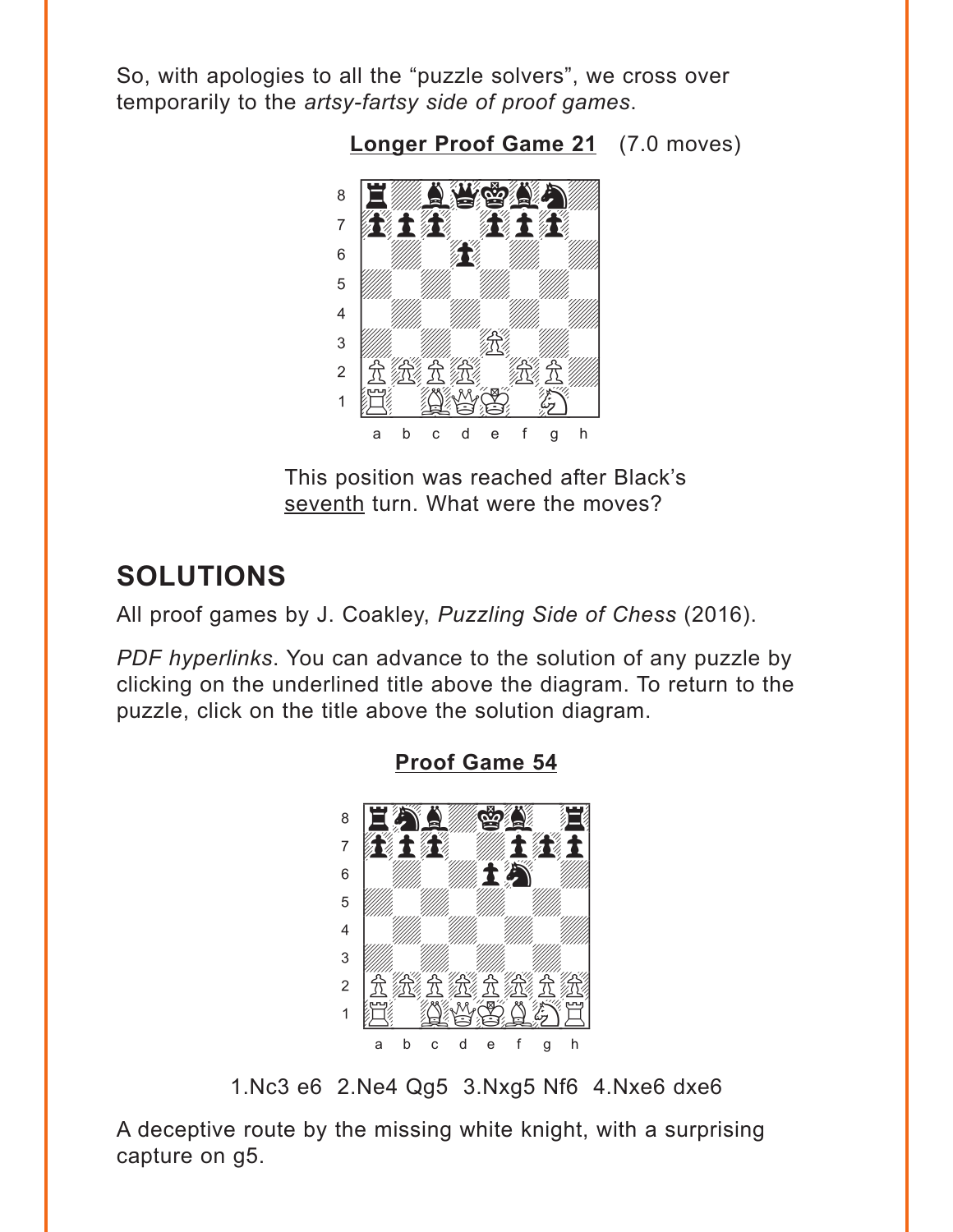<span id="page-4-0"></span>**[Proof Game 55](#page-1-0)**



1.b3 e6 2.b4 Bxb4 3.Nc3 Bxc3 4.dxc3 e5

A *tempo move* by pawns of each colour.

### **[Synthetic Game 22](#page-2-0)**

George Jelliss 1981 *En Passant* (National Correspondence Chess Club)



1.d4 c6 2.Kd2 Qc7 3.Kd3 Qg3+ 4.Ke4 **d5#**

White could also play 3.Ke3.

There are several similar solutions: 1.d4 c6 2.Kd2 Qa5+ 3.Kd3 Qa3+ 4.Kc4 d5# 1.d4 e6 2.Kd2 Qg5+ 3.Kd3 Qg3+ 4.Ke4 d5# 1.d4 e6 2.Kd2 Qh4 3.Ke3 Qg3+ 4.Ke4 d5#

Another possibility is:

1.f3 e5 2.Kf2 h5 3.Kg3 h4+ 4.Kg4 d5# Compare synthetic game 3, column 29.